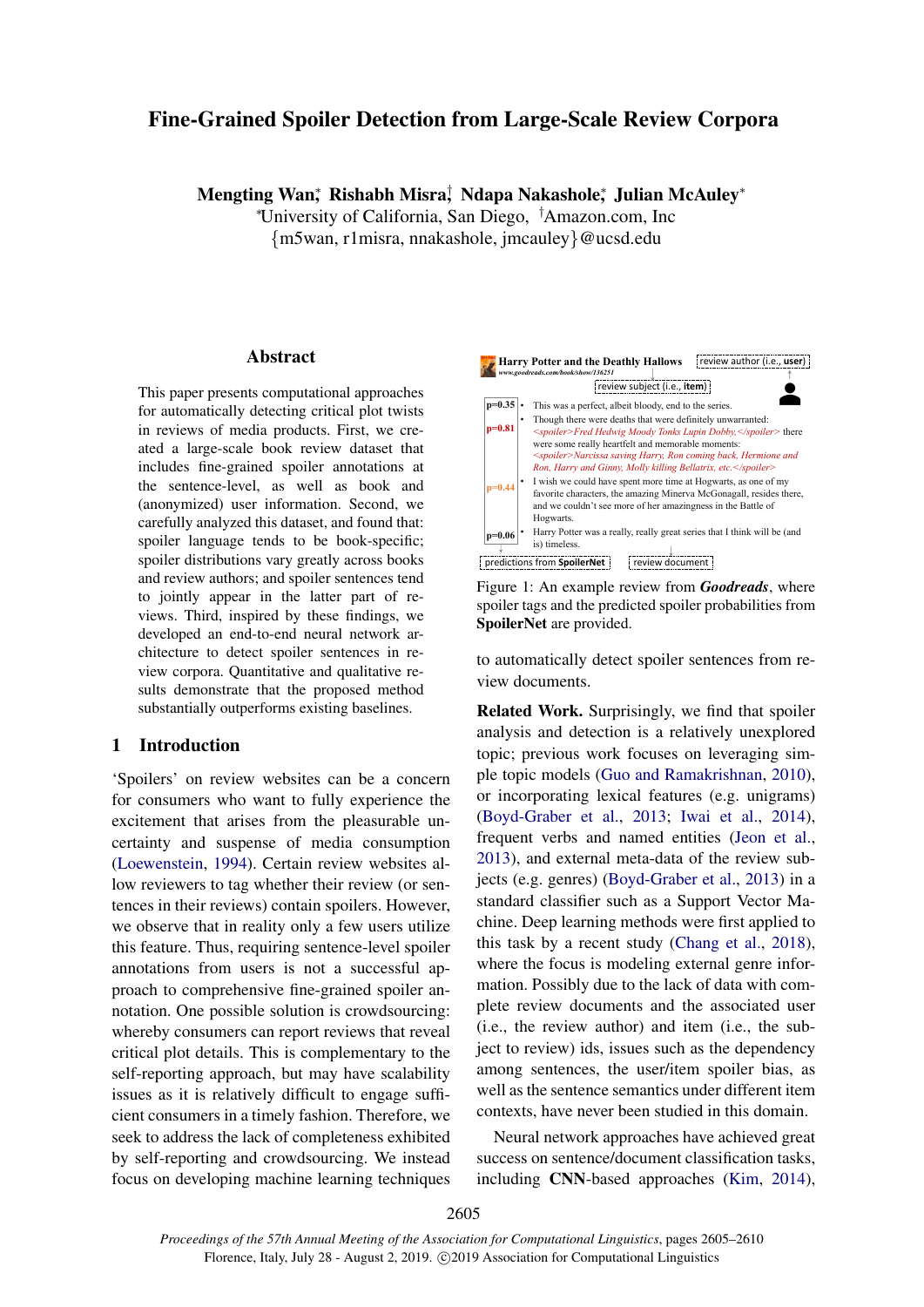<span id="page-1-0"></span>

Figure 2: Distributions of (a) average spoiler sentence position; (b) the length of each spoiler span; (c) itemspecificity of non-spoiler and spoiler sentences (sample means and 95% confidence intervals); (d) DF-IIF of each term and top ranked item-specific terms for an example book; (e) the percentage of spoiler reviews per book/user.

RNN-based approaches [\(Yang et al.,](#page-5-7) [2016\)](#page-5-7), and self-attention-based approaches [\(Devlin et al.,](#page-5-8) [2018\)](#page-5-8). In this study, we cast the spoiler sentence detection task as a special sentence classification problem, but focus on modeling domain-specific language patterns.

Contributions. To address real-world, large-scale application scenarios and to facilitate the possibility of adopting modern 'data-hungry' language models in this domain, we collect a new largescale book review dataset from *goodreads.com*. Spoiler tags in this dataset are self-reported by the review authors and are sentence-specific, which makes it an ideal platform for us to build supervised models. Motivated by the results from preliminary analysis on *Goodreads*, we propose a new model **SpoilerNet** for the spoiler sentence detection task. Using the new *Goodreads* dataset and an existing small-scale *TV Tropes* dataset [\(Boyd-](#page-5-2)[Graber et al.,](#page-5-2) [2013\)](#page-5-2), we demonstrate the effectiveness of the proposed techniques.

### 2 The *Goodreads* Book Review Dataset

We scraped  $1,378,033$  English book reviews, across 25,475 books and 18,892 users from *goodreads.com*, where each book/user has at least one associated spoiler review. These reviews include 17,672,655 sentences, 3.22% of which are labeled as 'spoiler sentences.' To our knowledge, this is the first dataset with fine-grained spoiler annotations at this scale. This dataset is available at [https://github.com/MengtingWan/](https://github.com/MengtingWan/goodreads) [goodreads](https://github.com/MengtingWan/goodreads).

Appearance of Spoiler Sentences. We first analyze the appearance of spoiler sentences in reviews by evaluating 1) the average position of spoiler sentences in a review document and 2) the average number of sentences in a spoiler span (a series of consecutive spoiler sentences). We present the first evaluation in Figure [2a.](#page-1-0) Compared with the expected average position of randomly sampled sentences (0.5), we observe that spoiler contents tend to appear later in a review document. For the second evaluation, we create a benchmark distribution by randomly sampling sentences within reviews and averaging the length of each span formed by those sentences. From Figure [2b,](#page-1-0) compared with this random benchmark, we notice that real-world spoiler sentences tend to be 'clumped' (i.e., more sentences in each span).

Item-Specificity. As book-specific terms such as locations or characters' names could be informative to reveal plot information [\(Jeon et al.,](#page-5-4) [2013\)](#page-5-4), we develop an effective method to identify the specificity of tokens regarding each item (i.e., each book) as follows: $<sup>1</sup>$  $<sup>1</sup>$  $<sup>1</sup>$ </sup>

- (Popularity) For word  $w$ , item  $i$ , we calculate the item-wise document frequency  $(DF)$  as  $DF_{w,i} = \frac{|\mathcal{D}_{w,i}|}{|\mathcal{D}_i|}$  $\frac{\nu_{w,i|}}{|\mathcal{D}_i|};$
- (Uniqueness) For each word  $w$ , we calculate its inverse item frequency (IIF) as  $IIF_w$  =  $\log \frac{|\mathcal{I}|+\epsilon}{|\mathcal{I}_w|+\epsilon};$
- Then for each term  $w$ , item  $i$ , we are able to obtain the **DF-IIF** as  $DF_{w,i} \times IIF_w$ .

We show the distributions of the average DF-IIF values of randomly sampled non-spoiler and spoiler sentences in Figure [2c,](#page-1-0) where we find spoilers are likely to be more book-specific. The ranking of terms for the book *Harry Potter #7* is presented in Figure [2d,](#page-1-0) where we find that all of the top 10 terms refer to the character/author names and important plot points.

Item/User Spoilers and Self-Reporting Bias. We further investigate the fraction of reviews containing spoiler content per item/user to analyze the spoiler appearance tendencies for each item and

<sup>&</sup>lt;sup>1</sup>| $\mathcal{D}_i$ |: #reviews associated with *i*;  $|\mathcal{D}_{w,i}|$ : #reviews containing word w;  $|\mathcal{I}_w|$ : #items containing w;  $|\mathcal{I}|$ : the total number of items.  $\epsilon = 1$  is a smoothing term.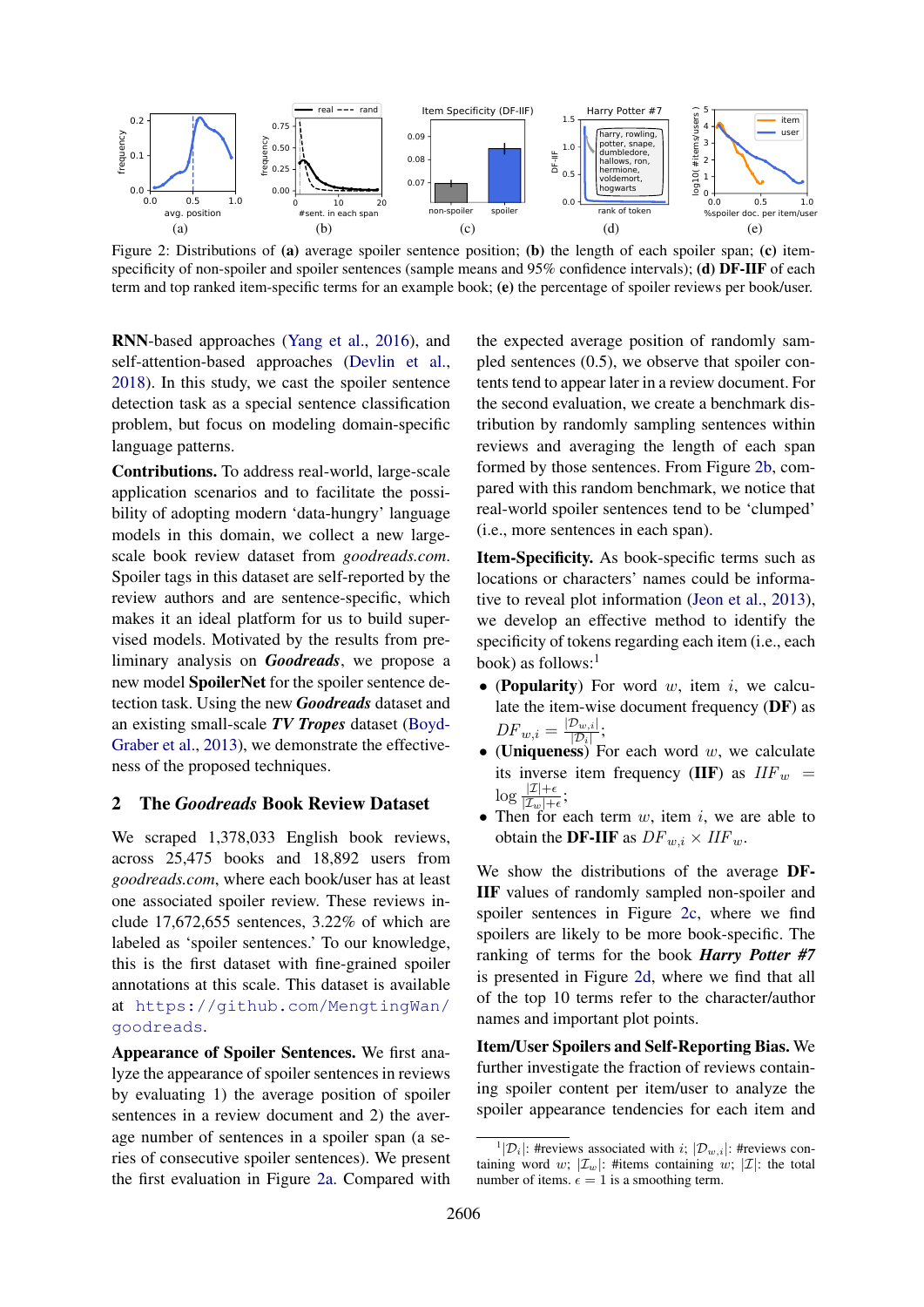<span id="page-2-0"></span>

Figure 3: Model architecture of SpoilerNet

user (Figure [2e\)](#page-1-0). We notice that the distributions are highly skewed indicating significantly different spoiler tendencies across users and items.

Summary of Insights. We summarize the obtained insights as follows: 1) Spoiler sentences generally tend to appear together in the latter part of a review document, which indicates the dependency among sentences and motivates us to consider encoding such information in a spoiler detection model; 2) Item-specificity could be useful to distinguish spoiler contents; 3) Distributions of self-reported spoiler labels are dramatically different across users and items, which motivates us to explicitly calibrate them in the model design.

# 3 The Proposed Approach: SpoilerNet

We formulate the predictive task as a binary classification problem: given a sentence s in a review document, we aim to predict if it contains spoilers  $(y_s = 1)$  or not  $(y_s = 0)$ .

We introduce SpoilerNet, which extends the hierarchical attention network (HAN) [\(Yang et al.,](#page-5-7) [2016\)](#page-5-7) by incorporating the above insights. We use the sentence encoder in HAN to model the sequential dependency among sentences. We incorporate the item-specificity information in the word embedding layer to enhance word representations based on different item (e.g. book) contexts. Item and user bias terms are included in the output layer to further alleviate the disparity of spoiler distributions. Figure [3](#page-2-0) shows the overall architecture of our proposed SpoilerNet. We briefly describe each layer of this network as follows.

**Input Layer.** For each word  $w$ , we introduce a K-dimensional text embedding  $e_w$  to represent its lexical information, which is shared across the

corpus. For each word in each sentence, we calculate its corresponding *item specificity features*:  $f_{w,i} = [DF_{w,i}, IIF_w, DF_{w,i} \times IIF_w]$ . We expect this component could help distinguish different word semantics under different contexts (e.g., 'Green' indicates a character's name with high item-specificity while it represents a color otherwise). The concatenated vector  $[e_w; f_{i,w}]$  is used as the input word embedding of word  $w$  in sentence s.

Word Encoder, Word Attention, and Sentence Encoder. Next we pass words through bidirectional recurrent neural networks (bi-RNN) with Gated Recurrent Units (GRU) [\(Cho et al.,](#page-5-9) [2014\)](#page-5-9). GRUs accept a sequence of input embedding vectors  $x_t$  and recursively encode them into hidden states  $h_t$ . Words are fed sequentially through a GRU and in reverse order through another GRU. Then we use the concatenation of these forward and backward hidden state vectors  $h_w$  =  $[h_w^{(f)}; h_w^{(b)}]$  to represent a word w in a sentence s.

Then we introduce a word attention mechanism to focus on revelatory words (e.g., 'kill', 'die'), which yields

$$
\mu_w = \tanh(W_a \mathbf{h}_w + \mathbf{b}_a),
$$
  
\n
$$
\alpha_w = \frac{\exp(\boldsymbol{\nu}^T \boldsymbol{\mu}_w)}{\sum_{w' \in s} \exp(\boldsymbol{\nu}^T \boldsymbol{\mu}_{w'})}, \quad \mathbf{v}_s = \sum_{w \in s} \alpha_w \mathbf{h}_w,
$$

where  $W_a$ ,  $b_a$  and  $\nu$  are model parameters. The weighted sums  $v_s$  are used as an input vector to represent sentence s in the following sentencelevel model.

Within each review, we pass the sentence input vectors  $\{v_s\}$  to another **bi-RNN** with **GRU** to encode the sequential dependency among sentences. We concatenate the resulting forward and backward hidden states to get the final representation of a sentence, i.e.,  $h_s = [h_s^{(f)}; h_s^{(b)}]$ .

Output Layer. The spoiler probability of a sentence s can be calculated as

$$
p_s = \sigma(\boldsymbol{w}_o^T \boldsymbol{h}_s + b_i + b_u + b).
$$

Here for each item  $i$  and each user  $u$ , we introduce learnable parameters  $b_i$ ,  $b_u$  to model the *item and user biases* which can not be explained by the language model. Then we consider minimizing the following training loss

$$
\mathcal{L} = \sum (y_s \log p_s + \eta (1 - y_s) \log (1 - p_s)),
$$

where  $\eta$  is a hyper-parameter used to balance positive and negative labels in the training data.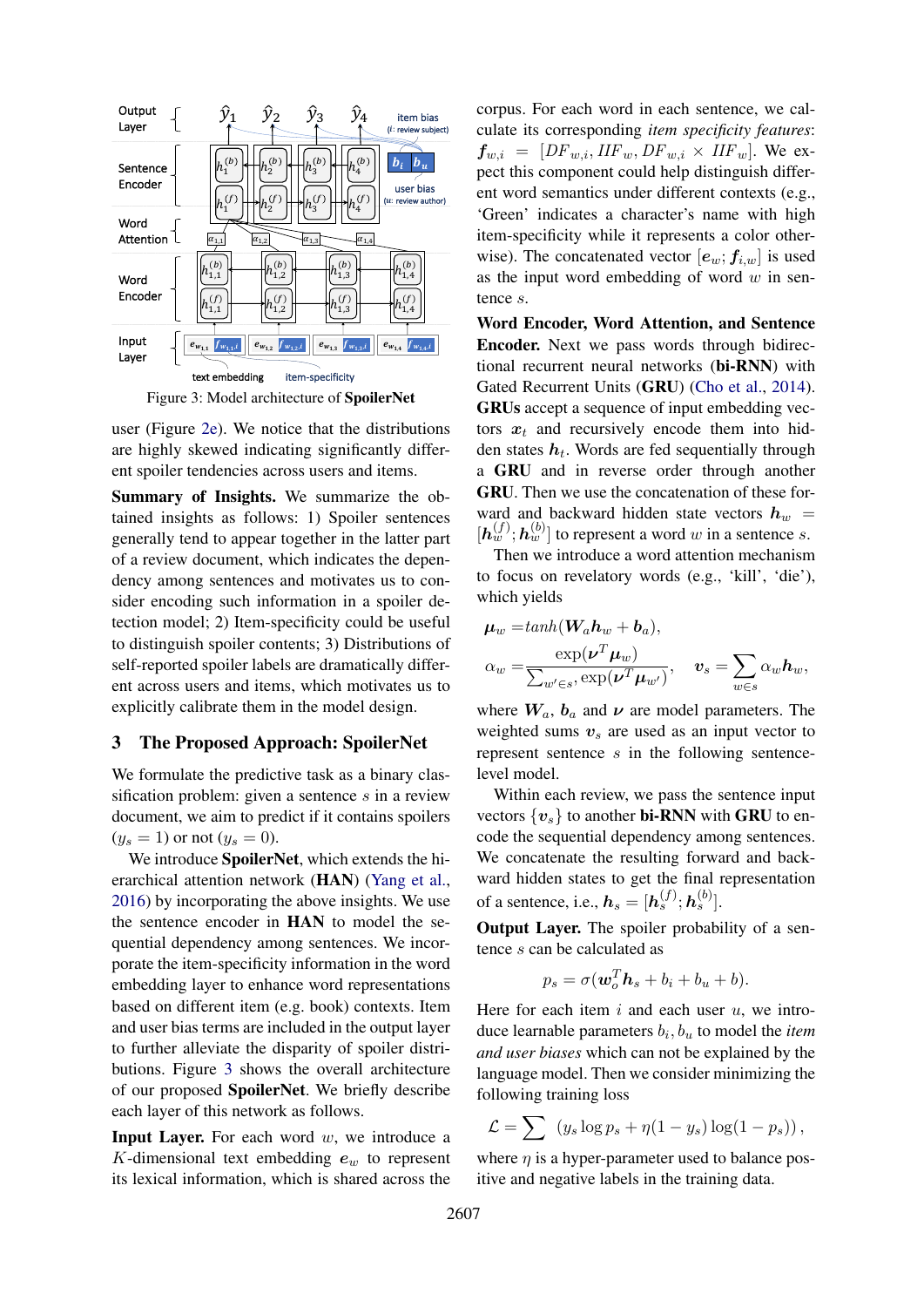### 4 Experiments

We consider the following two datasets:

*Goodreads*. We use the top 20,000 frequent unigrams as our vocabulary. We randomly select 20% of the reviews for testing. Among the remaining 80%, we separate 10,000 reviews for validation and use all other reviews for training. As the distribution of spoiler labels is severely imbalanced, we decrease the weight of negative labels to  $\eta = 0.05$ , which yields best results among  $\{0.05, 0.1, 0.2,$ 0.5} on the validation set.

*TV Tropes* is a small-scale benchmark dataset collected from *tvtropes.org* [\(Boyd-Graber et al.,](#page-5-2) [2013\)](#page-5-2). This dataset contains 16,261 *singlesentence* comments about 884 TV programs, which have been partitioned into 70/10/20 training/validation/test splits. All unigrams are kept in the vocabulary. As it is a balanced dataset (52.72% of the sentences are spoilers), we set  $\eta = 1$ .

We use the ADAM optimizer [\(Kingma and Ba,](#page-5-10) [2014\)](#page-5-10) with a learning rate of 0.001, a fixed batch size (64) and dropout (0.5) in the fully connected output layer. The dimensionalities of all hidden states and the context attention vector  $\nu$  are set to 50. Word embeddings are initialized with pretrained fasttext word vectors [\(Joulin et al.,](#page-5-11) [2016\)](#page-5-11).

Baselines. We consider the following baselines:

- **SVM.** Similar to previous studies [\(Boyd-](#page-5-2)[Graber et al.,](#page-5-2) [2013;](#page-5-2) [Jeon et al.,](#page-5-4) [2013\)](#page-5-4), we apply SVM with a linear kernel where counts of words are used as features.
- **SVM-BOW.** Weighted averages of **fasttext** word embeddings [\(Joulin et al.,](#page-5-11) [2016\)](#page-5-11) are used as sentence features, where the weights are Tf-Idfs.
- CNN. textCNN [\(Kim,](#page-5-6) [2014\)](#page-5-6) is applied where we use filter sizes 3,4, and 5, each with 50 filters.
- HAN. The item-specificity features and the item/user bias terms are removed from Spoiler-Net. This can be regarded as a variant of HAN [\(Yang et al.,](#page-5-7) [2016\)](#page-5-7).

We add the item-specificity features and the item/user bias respectively on the above baselines to evaluate their effectiveness. We remove each of the word attention module, the pre-trained word embedding initialization, and the sentence encoder from HAN to evaluate their performance.

Evaluation. Due to the possible *subjectivity* of users' self-reported spoiler tags (i.e., different

<span id="page-3-0"></span>

|                                                     | <b>Goodreads</b>                    |                                     | <b>TV</b> Tropes                    |                                     |
|-----------------------------------------------------|-------------------------------------|-------------------------------------|-------------------------------------|-------------------------------------|
|                                                     |                                     | AUC AUC(d.) AUC                     |                                     | Acc.                                |
| <b>SVM</b>                                          | 0.744 0.790                         |                                     | 0.730 0.657                         |                                     |
| $+$ item-spec.                                      | $0.746 \uparrow 0.800 \uparrow$     |                                     |                                     | $0.747 \uparrow 0.653 \downarrow$   |
| $+ bias$                                            | $0.864 \uparrow 0.793 \uparrow$     |                                     |                                     | $0.722 \downarrow 0.536 \downarrow$ |
| <b>SVM-BOW</b>                                      | 0.692 0.729                         |                                     | 0.756 0.702                         |                                     |
| $+$ item-spec.                                      | $0.693 \uparrow 0.734 \uparrow$     |                                     | $0.774 \uparrow 0.710 \uparrow$     |                                     |
| $+ bias$                                            | $0.838 \uparrow 0.742 \uparrow$     |                                     |                                     | $0.753 \downarrow 0.704$ ↑          |
| <b>CNN</b>                                          | 0.777 0.825                         |                                     | 0.774 0.709                         |                                     |
| $+$ item-spec.                                      | $0.783 \uparrow 0.827 \uparrow$     |                                     | $0.790 \uparrow 0.723 \uparrow$     |                                     |
| + bias                                              | $0.812 \uparrow 0.822 \downarrow$   |                                     |                                     | $0.781 \uparrow 0.711 \uparrow$     |
| - word attn.                                        | $0.898 \downarrow 0.880 \downarrow$ |                                     | $0.760 \downarrow 0.695 \downarrow$ |                                     |
| - word init.                                        |                                     | $0.900 \downarrow 0.880 \downarrow$ |                                     | $0.702 \downarrow 0.652 \downarrow$ |
| - sent. encoder $0.790 \downarrow 0.836 \downarrow$ |                                     |                                     |                                     |                                     |
| <b>HAN</b>                                          | 0.901   0.884                       |                                     | 0.783                               | 0.720                               |
| $+$ item-spec.                                      |                                     | 0.906 $\uparrow$ 0.889 $\uparrow$   | $0.803 \uparrow 0.733 \uparrow$     |                                     |
| $+ bias$                                            | $0.916 \uparrow 0.887 \uparrow$     |                                     | $0.789 \uparrow 0.729 \uparrow$     |                                     |
| <b>SpoilerNet</b>                                   | 0.919 0.889                         |                                     | 0.803 0.737                         |                                     |

Table 1: Spoiler sentence detection results on *Goodreads* and *TV Tropes*, where arrows indicate the performance boost  $(\uparrow)$  or drop  $(\downarrow)$  compared with the base model in each group. Best results are *highlighed*.

users may maintain different standards for various review subjects), we regard the area under the ROC curve (AUC) as our primary evaluation metric, i.e., we expect a positive spoiler sentence is ranked higher than a negative non-spoiler sentence based on  $p_s$ . For *Goodreads*, we also calculate the sentence ranking AUC within each review document and report the average across reviews. Note this averaged document AUC is invariant of item/user self-reporting bias, thus the language model can be evaluated exclusively. We also report accuracy on *TV Tropes* so that our results can be fairly compared with existing studies [\(Boyd-Graber et al.,](#page-5-2) [2013;](#page-5-2) [Chang et al.,](#page-5-5) [2018\)](#page-5-5).

Results. Spoiler detection results are presented in Table [1,](#page-3-0) where the complete SpoilerNet model consistently and substantially outperform baselines on both datasets. The accuracy that SpoilerNet achieved on *TV Tropes* beats the highest one among existing methods without using external item genre information (0.723), but is slightly lower than the best published result (0.756) where a genre encoder is applied [\(Chang et al.,](#page-5-5) [2018\)](#page-5-5). We notice adding the item-specificity and user/item bias generally improves the performance of most baselines except SVM on *TV Tropes*. We find the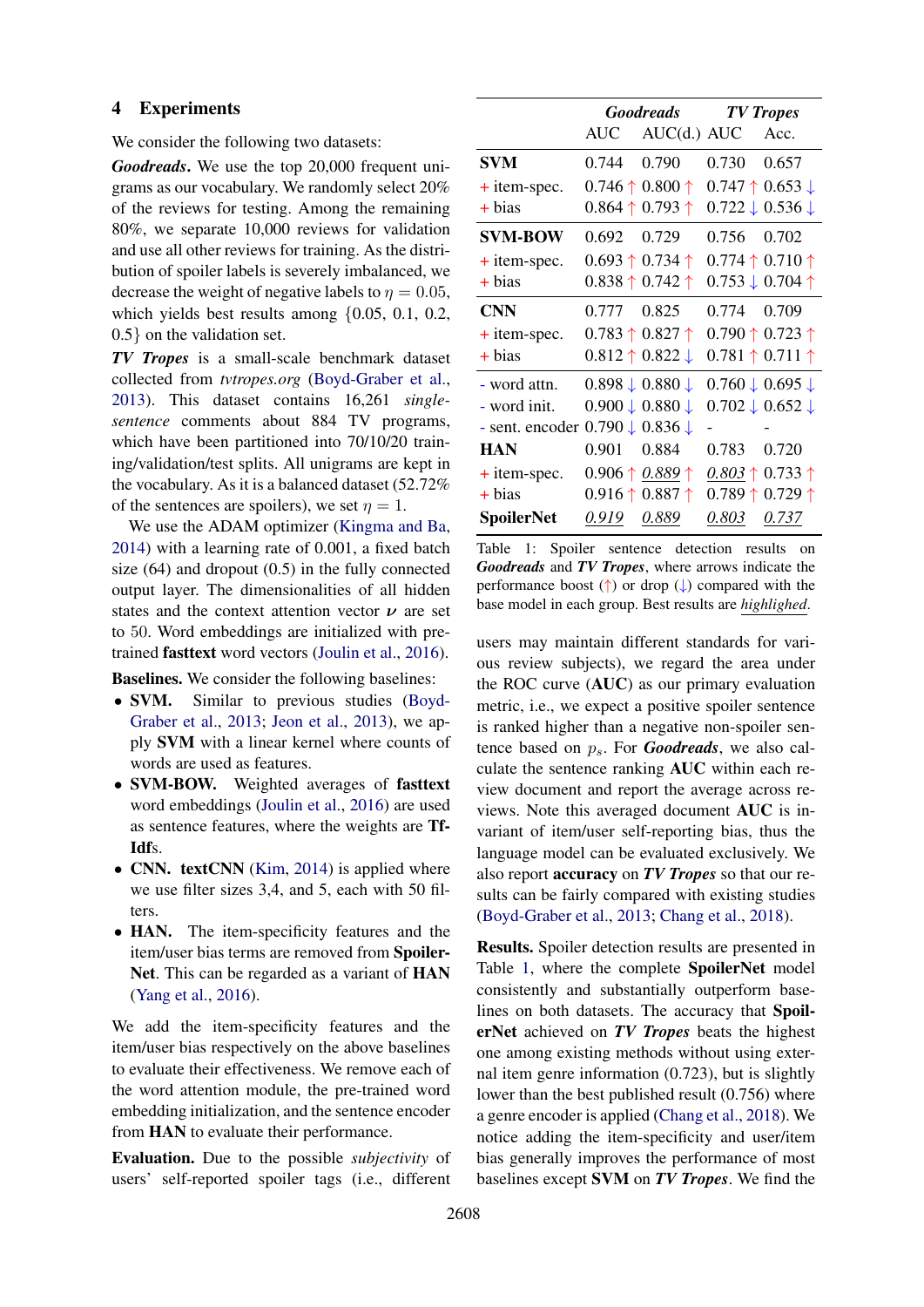pre-trained word embedding initialization is particularly important on *TV Tropes*. One possible reason could be that the model capacity is too large compared with this dataset so that it easily overfits without proper initialization. Note that a substantial performance drop can be observed by removing the sentence encoder on *Goodreads*, which validates the importance of modeling sentence dependency in this task.

### 5 Error Analysis

We provide case studies to understand the limitations of the proposed model. We show review examples for three popular books *Murder on the Orient Express*, *The Fault in Our Stars*, and *The Hunger Games* respectively. For each example, we provide the review text, the groudtruth spoiler tags (i.e., if a sentence contains spoilers or not) and the predicted spoiler probabilities from SpoilerNet.

Distracted by Revelatory Terms. We find the majority of false positively predicted sentences from SpoilerNet can be found in this category. As shown in Table [2,](#page-4-0) the proposed network could be easily distracted by revelatory terms (e.g. 'murder', 'killed'). This leads to a potential direction for improvement: emphasizing 'difficult' negative sentences with revelatory terms during training (e.g. by 'hot' negative sampling) such that the semantic nuances can be addressed.

<span id="page-4-0"></span>

|  | Prob. Label Review Text                                                                                                                                                                                                      |
|--|------------------------------------------------------------------------------------------------------------------------------------------------------------------------------------------------------------------------------|
|  | 0.35 False Language: Low (one/two usages of $d*mn$ )<br>0.32 False Religion: None<br>0.39 False Romance: None<br>0.59 False Violence: Low (It's a murder mystery! Some-<br>one is killed, but it is only ever talked about.) |
|  |                                                                                                                                                                                                                              |

Table 2: An example review for the book *Murder on the Orient Express*.

Distracted by Surrounding Sentences. Although the model is able to capture the 'coagulation' of spoilers (i.e., spoiler sentences tend to appear together), it can be distracted by such a property as well. As presented in Table [3,](#page-4-1) the third sentence was mistakenly predicted possibly because it immediately follows a spoiler sentence and contains an item-specific revelatory term (the character name 'Hazel'). This indicates the current model still needs to comprehend fine-grained sentence dependencies, so that it can decide whether to propagate or ignore the surrounding spoiler signals under different contexts.

<span id="page-4-1"></span>

|  | Prob. Label Review Text                                                                                                                                  |
|--|----------------------------------------------------------------------------------------------------------------------------------------------------------|
|  | 0.08 False This is not your typical teenage love story.<br>0.86 True In fact it doesn't even have a happy ending.                                        |
|  | 0.70 False I have to say Hazel with all her pragmatism<br>and intelligence has won me over.<br>0.43 False She is on the exact opposite side of the spec- |
|  | trum than characters like the hideous Bella<br>Swan.                                                                                                     |

Table 3: An example review for the book *The Fault in Our Stars*.

Inconsistent Standards of Spoiler Tags. We find some self-reported labels are relatively controversial, which also verifies our suspicion regarding the subjectivity of spoiler tags. As shown in Table [4,](#page-4-2) the last sentence was classified as 'nonspoiler' by the language model, while reported by the review author as the opposite, probably due to its close connection to the previous spoiler sentence. Note that such an example is difficult to justify even by human annotators. This motivates us to consider spoiler detection as a ranking task instead of conventional binary classification. In this way sentences can be legitimately evaluated in the same context (e.g. the same review document) regardless of absolute thresholds. Besides the evaluation metrics, ranking losses can also be considered in future studies.

<span id="page-4-2"></span>

|      | Prob. Label Review Text                                                                                                                                                                                     |
|------|-------------------------------------------------------------------------------------------------------------------------------------------------------------------------------------------------------------|
| 0.01 | False The writing is simplistic, a little more so than<br>befits even the 1st-person narrative of a 16-<br>year-old.                                                                                        |
| 0.50 | True One of things I liked best about this is hav-<br>ing a heroine who in addition to acting for<br>the cameras, also has to fake her affection to<br>someone who reciprocates far more than she<br>feels. |
| 0.15 | True I found it very relatable.                                                                                                                                                                             |

Table 4: An example review for the book *The Hunger Games*.

### 6 Conclusions and Future Work

Our new dataset, analysis of spoiler language, and positive results facilitate several directions for future work. For example, revising spoiler contents in a 'non-spoiler' way would be an interesting language generation task. In addition to review semantics, syntax information could be incorporated in a spoiler language model. The *Goodreads* dataset may also serve as a powerful spoiler source corpus. Models and knowledge learned on this dataset could be transferred to other corpora where spoiler annotations are limited or unavailable (e.g. detecting spoilers from tweets).